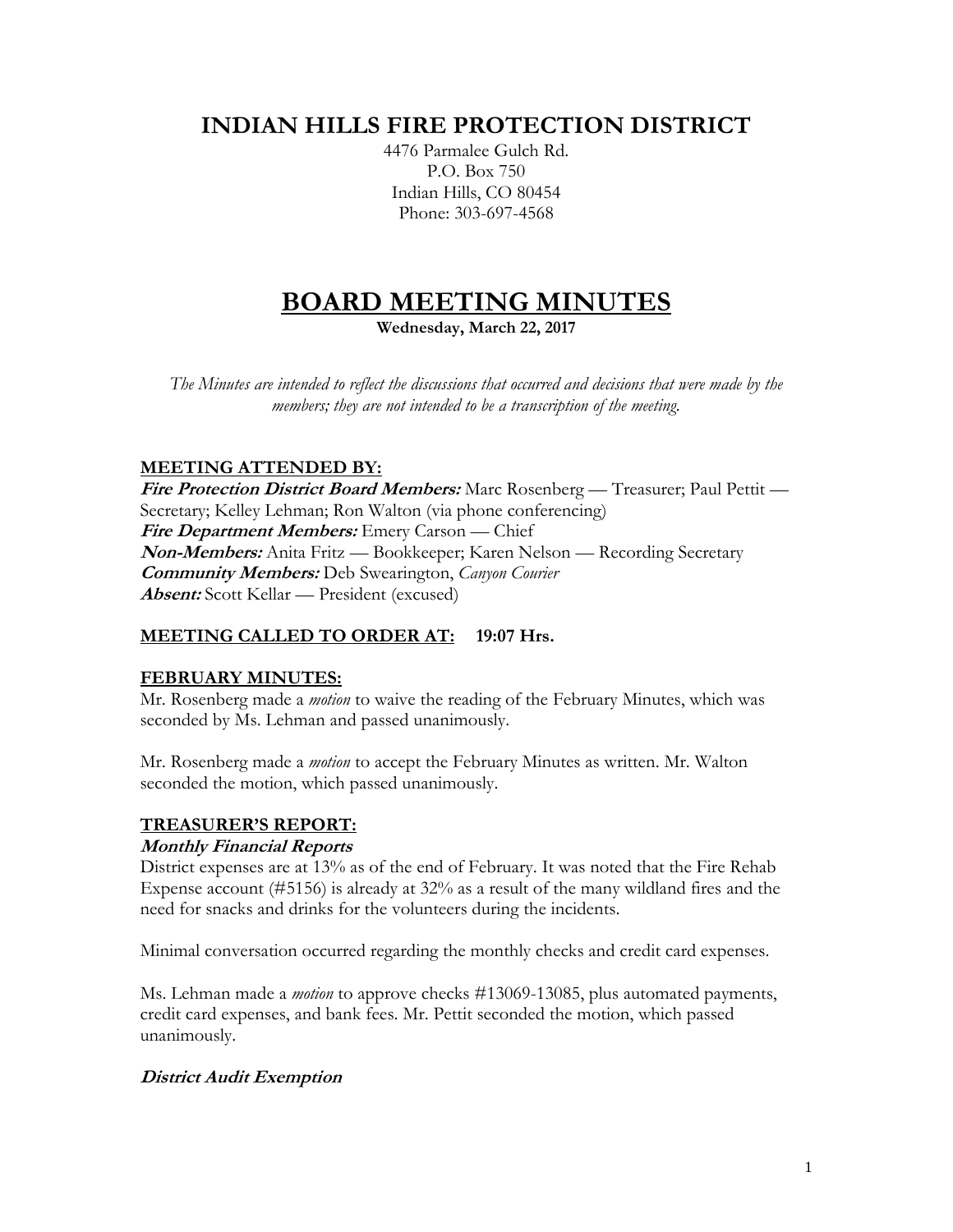Ms. Fritz said that she has preliminary audit exemption information, which will need a final review from the Board members and three signatures before it is submitted at the end of the month.

#### **DEPARTMENT/OFFICERS' REPORTS:**

**Fire Marshal — Randy Rudloff** Not present. No report submitted.

#### **Chief — Emery Carson**

Mr. Carson stated that he had not finished his report as he had been on scene at a wildland fire all afternoon. He stated that there have been six wildland fires already this month due to the extremely dry weather.

In other news, Mr. Carson said that the JCECA has received 75% of the requisite signatures to allow the PUC to proceed with plans to increase the monthly emergency call services fee.

Mr. Carson concluded by summarizing the calls for the month, which total 22 to date and 77 year to date.

### **Assistant Chief — Marc Rosenberg**

Mr. Rosenberg said that he had nothing to share.

**Fire Captain — Scott Case** Not present.

**EMS Captain — Bob Fager** Not present.

#### **OLD BUSINESS: Jeffcom User Agreement**

Discussion occurred regarding the fact that prices won't be known until much closer to the "go live" date. It was agreed that the Board would plan to sign the user agreement at the April meeting.

#### **NEW BUSINESS: Proposed District Fee Schedule** Tabled until next month.

#### **ADJOURNED AT:** 19:35

There being no more business to discuss, Mr. Rosenberg made a *motion* to adjourn the meeting. Mr. Walton seconded the motion, which passed unanimously.

*President:*

*Secretary:*